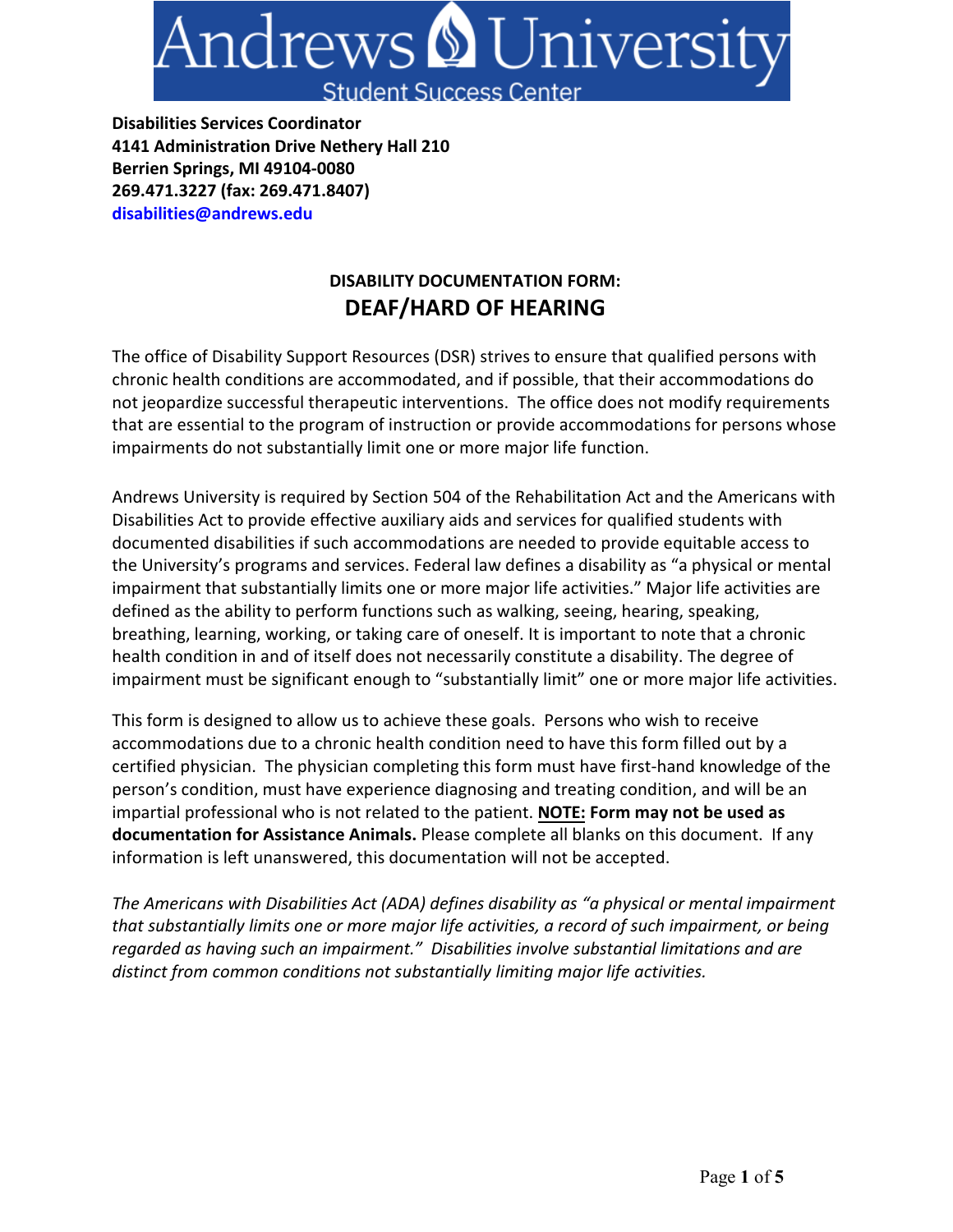|                     | Client Information (to be completed by the client)                       |  |
|---------------------|--------------------------------------------------------------------------|--|
|                     |                                                                          |  |
|                     |                                                                          |  |
|                     | Certifying Professional (to be completed by the certifying professional) |  |
|                     |                                                                          |  |
|                     |                                                                          |  |
|                     |                                                                          |  |
|                     |                                                                          |  |
|                     |                                                                          |  |
|                     |                                                                          |  |
|                     |                                                                          |  |
|                     | Phone Area Code: (______) Phone Number ____________________              |  |
|                     |                                                                          |  |
|                     |                                                                          |  |
|                     |                                                                          |  |
| Office web address: |                                                                          |  |
|                     |                                                                          |  |

PLEASE ALSO INCLUDE A COPY OF THE CLIENT'S MOST RECENT AUDIOGRAM WITH THIS FORM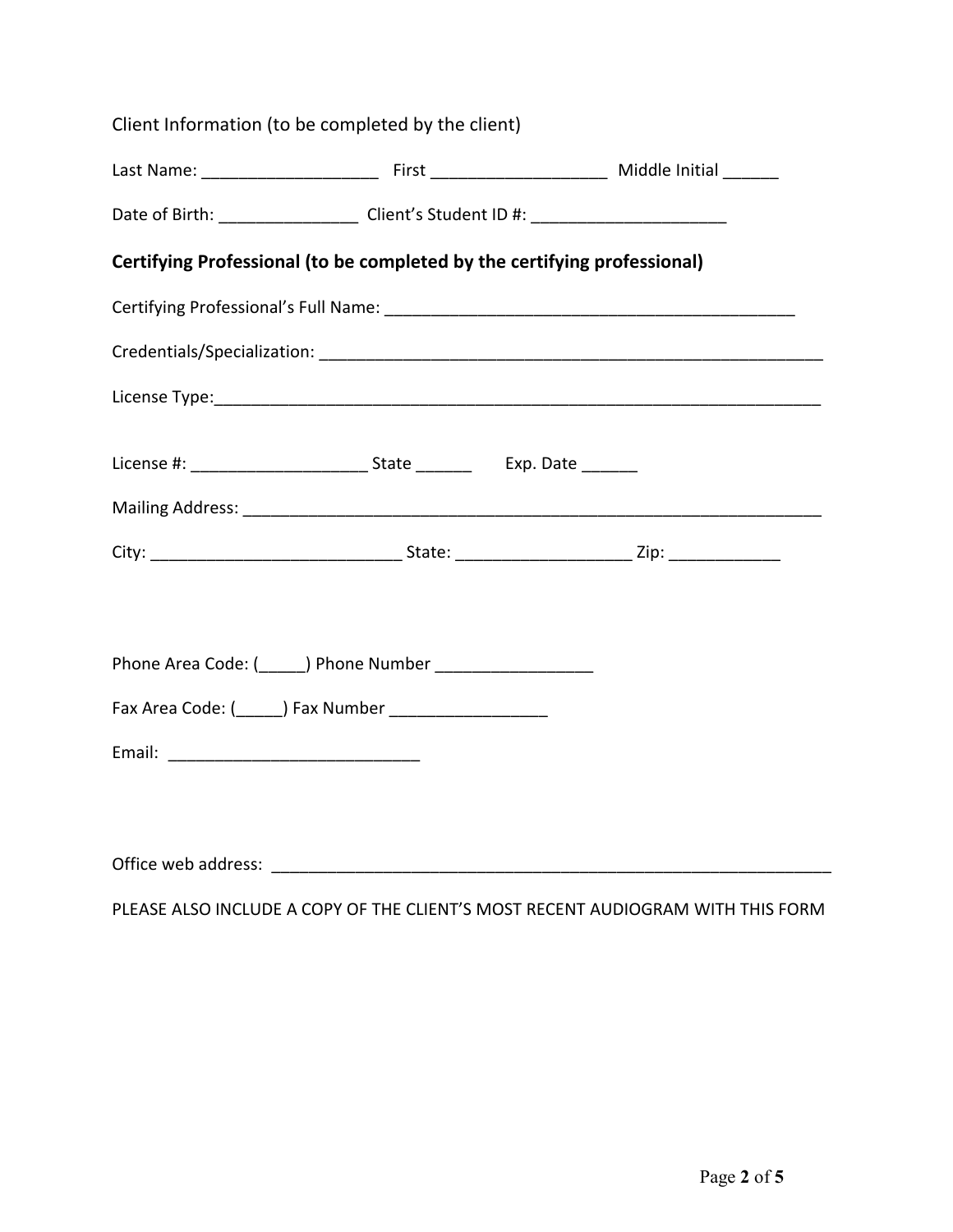**Diagnosis/Diagnoses:** Please include DSM or ICD Codes and name of condition(s)

Date of onset: \_\_\_\_\_\_\_\_\_\_\_\_\_\_\_\_ Date of diagnosis: \_\_\_\_\_\_\_\_\_\_\_\_\_\_\_\_\_\_\_\_\_\_\_\_\_\_\_\_\_\_

**Diagnostic Tools:** How did you arrive at your diagnosis/diagnoses? Describe diagnostic tools and assessments you have used:

| $\square$ Medical testing or evaluation (e.g. audiogram):                    |                                                |                          |                  |  |  |
|------------------------------------------------------------------------------|------------------------------------------------|--------------------------|------------------|--|--|
| $\Box$ Interviews with the client                                            |                                                |                          |                  |  |  |
| $\Box$ Interviews with other persons                                         |                                                |                          |                  |  |  |
| $\Box$ Medical history                                                       |                                                |                          |                  |  |  |
| □ Other _______________________                                              |                                                |                          |                  |  |  |
| Client's last appointment: (Check One)                                       |                                                |                          |                  |  |  |
| Less than a Month $\bigcap$ Less than a year $\bigcap$ Greater than one year |                                                |                          |                  |  |  |
| Please record the client's appointment/treatment frequency:                  |                                                |                          |                  |  |  |
|                                                                              |                                                |                          |                  |  |  |
| Characteristics of Limiting Condition(s): (Check Appropriate Terms)          |                                                |                          |                  |  |  |
| $\square$ Permanent                                                          | $\Box$ Temporary $\Box$ Stable $\Box$ Episodic |                          |                  |  |  |
| $\Box$ Slow Progression                                                      |                                                | $\Box$ Rapid Progression | $\Box$ Improving |  |  |
| If temporary, expected duration until: ________________                      |                                                |                          |                  |  |  |
| Additional comments/information:                                             |                                                |                          |                  |  |  |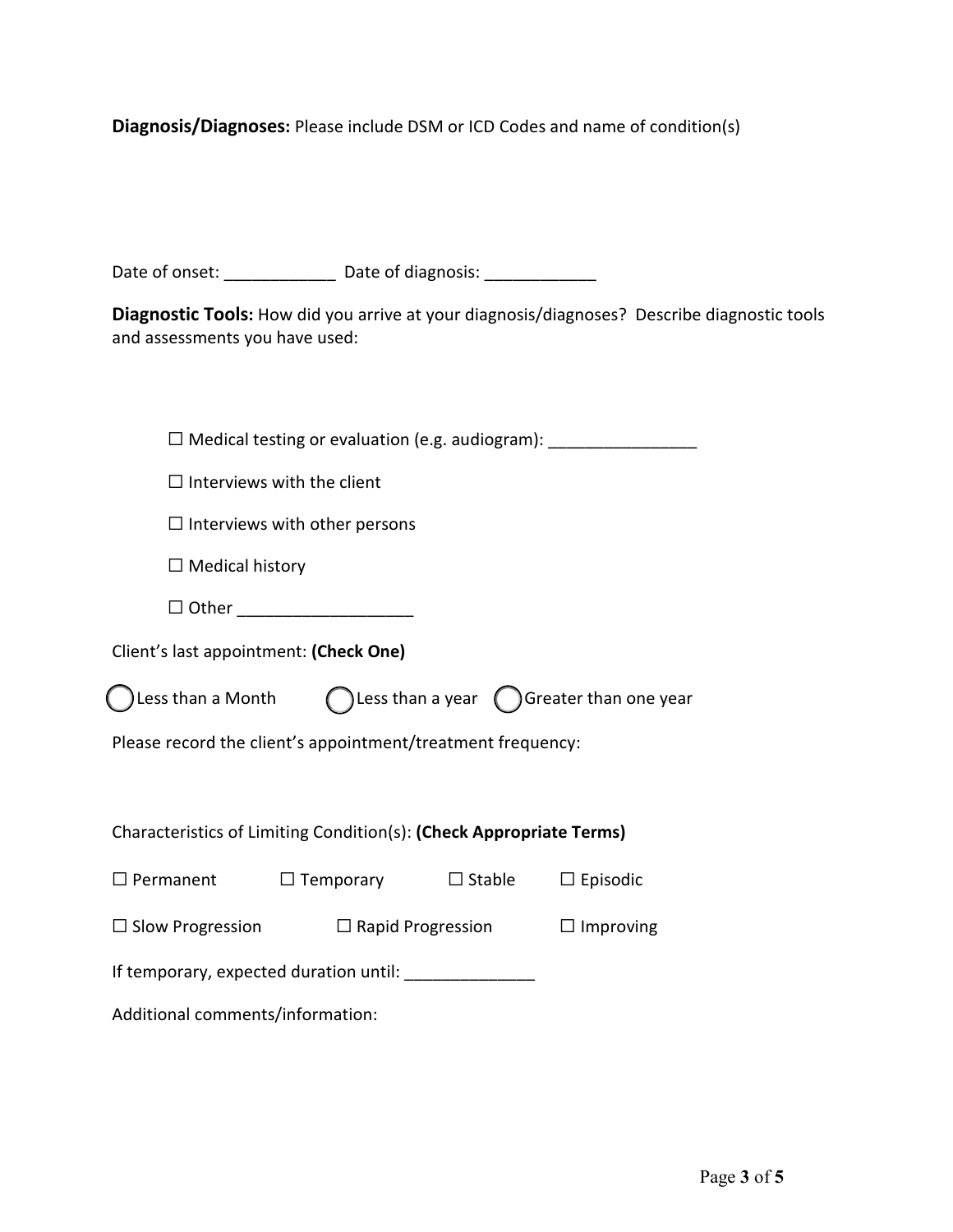## **Medication, Treatment, and Prescribed Aids**

| What treatment, medication and prescribed aids are currently being used to address the |
|----------------------------------------------------------------------------------------|
| diagnosis/diagnoses listed above?                                                      |

If the client is using hearing aids, an assistive listening device (ALD), or a cochlear implant, what is the age of the prescribed aid?

Does the hearing aid, ALD, or cochlear implant include a t-coil? Yes  $\bigcirc$  No $\bigcirc$ 

Does the hearing aid, ALD, or cochlear implant have blue tooth capabilities? Yes  $\bigcap$ No  $\bigcap$ 



Fully describe the impact of medication side-effects that may adversely affect the client's academic or workplace performance:

Is the client compliant with medication and prescribed aids as part of the treatment plan? If no, please explain:

Please describe any additional characteristics of the condition that result in limitations relative to academic or workplace performance:

From your perspective, describe possible accommodations that could facilitate academic or workplace performance :